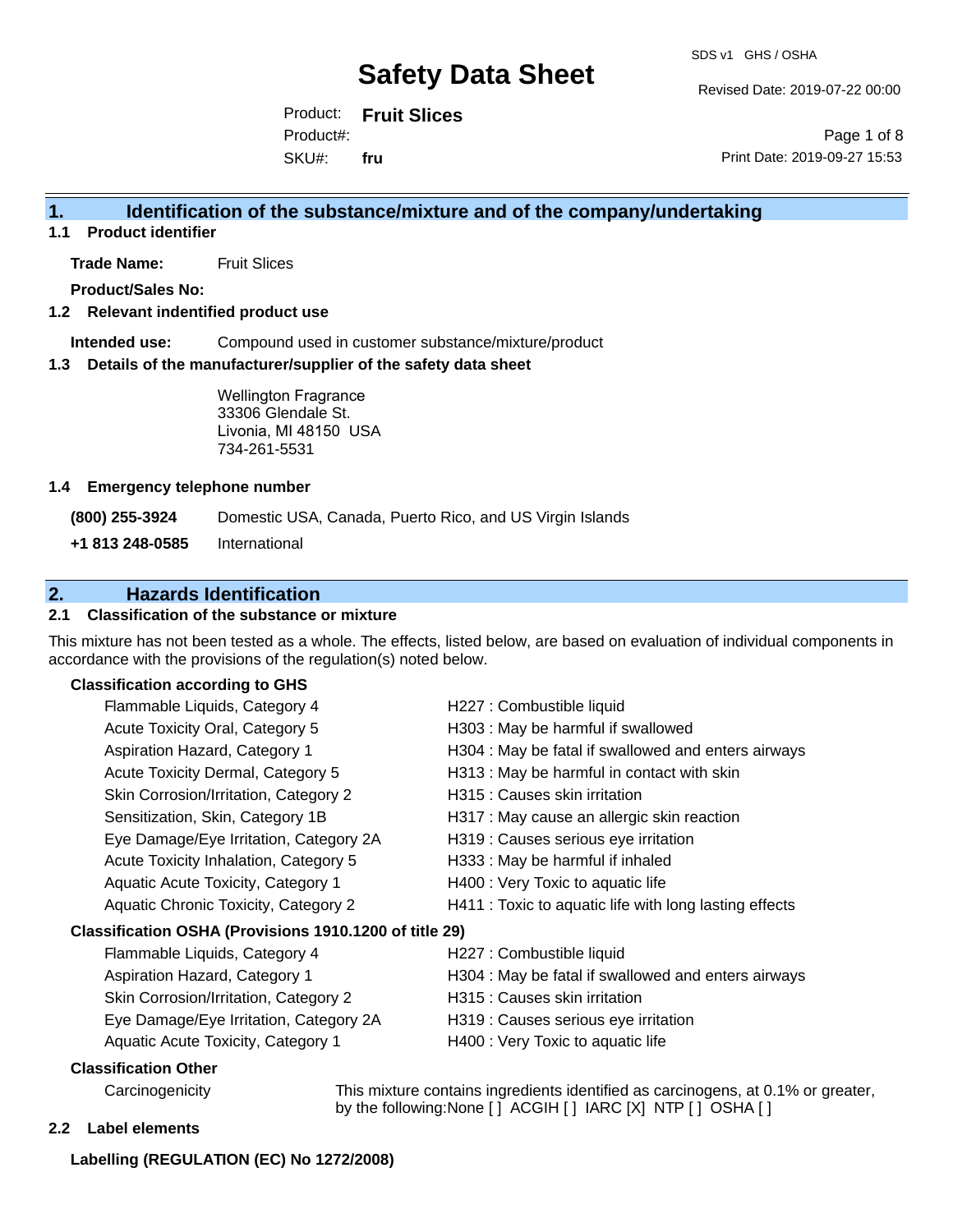Revised Date: 2019-07-22 00:00

Product: **Fruit Slices** SKU#: Product#: **fru**

Page 2 of 8 Print Date: 2019-09-27 15:53

## **Hazard pictograms**





## **Signal Word: Danger**

| <b>Hazard statments</b> |                                                 |  |  |
|-------------------------|-------------------------------------------------|--|--|
| H <sub>22</sub> 7       | Combustible liquid                              |  |  |
| H303                    | May be harmful if swallowed                     |  |  |
| H304                    | May be fatal if swallowed and enters airways    |  |  |
| H313                    | May be harmful in contact with skin             |  |  |
| H315                    | Causes skin irritation                          |  |  |
| H317                    | May cause an allergic skin reaction             |  |  |
| H319                    | Causes serious eye irritation                   |  |  |
| H333                    | May be harmful if inhaled                       |  |  |
| H400                    | Very Toxic to aquatic life                      |  |  |
| H411                    | Toxic to aquatic life with long lasting effects |  |  |

## **Precautionary Statements**

#### **Prevention:**

| P <sub>235</sub>     | Keep cool                                                                                                                             |
|----------------------|---------------------------------------------------------------------------------------------------------------------------------------|
| P <sub>264</sub>     | Wash hands thoroughly after handling                                                                                                  |
| P272                 | Contaminated work clothing should not be allowed out of the workplace                                                                 |
| P <sub>273</sub>     | Avoid release to the environment                                                                                                      |
| <b>Response:</b>     |                                                                                                                                       |
| $P301 + P310 + P331$ | IF SWALLOWED: Immediately call a POISON CENTER or doctor/physician Do NOT<br>induce vomiting                                          |
| $P302 + P352$        | IF ON SKIN: Wash with soap and water                                                                                                  |
| $P304 + P312$        | IF INHALED: Call a POISON CENTER or doctor/physician if you feel unwell                                                               |
| $P305 + P351 + P338$ | IF IN EYES: Rinse cautiously with water for several minutes Remove contact lenses if<br>present and easy to do. continue rinsing      |
| P312                 | Call a POISON CENTER or doctor/physician if you feel unwell                                                                           |
| $P333 + P313$        | If skin irritation or a rash occurs: Get medical advice/attention                                                                     |
| $P337 + P313$        | If eye irritation persists: Get medical advice/attention                                                                              |
| P362                 | Take off contaminated clothing and wash before reuse                                                                                  |
| P363                 | Wash contaminated clothing before reuse                                                                                               |
| P370 + P378          | In case of fire: Use Carbon dioxide (CO2), Dry chemical, or Foam for extinction. Do not use<br>a direct water jet on burning material |
| P391                 | <b>Collect Spillage</b>                                                                                                               |
|                      |                                                                                                                                       |

## **2.3 Other Hazards**

**no data available**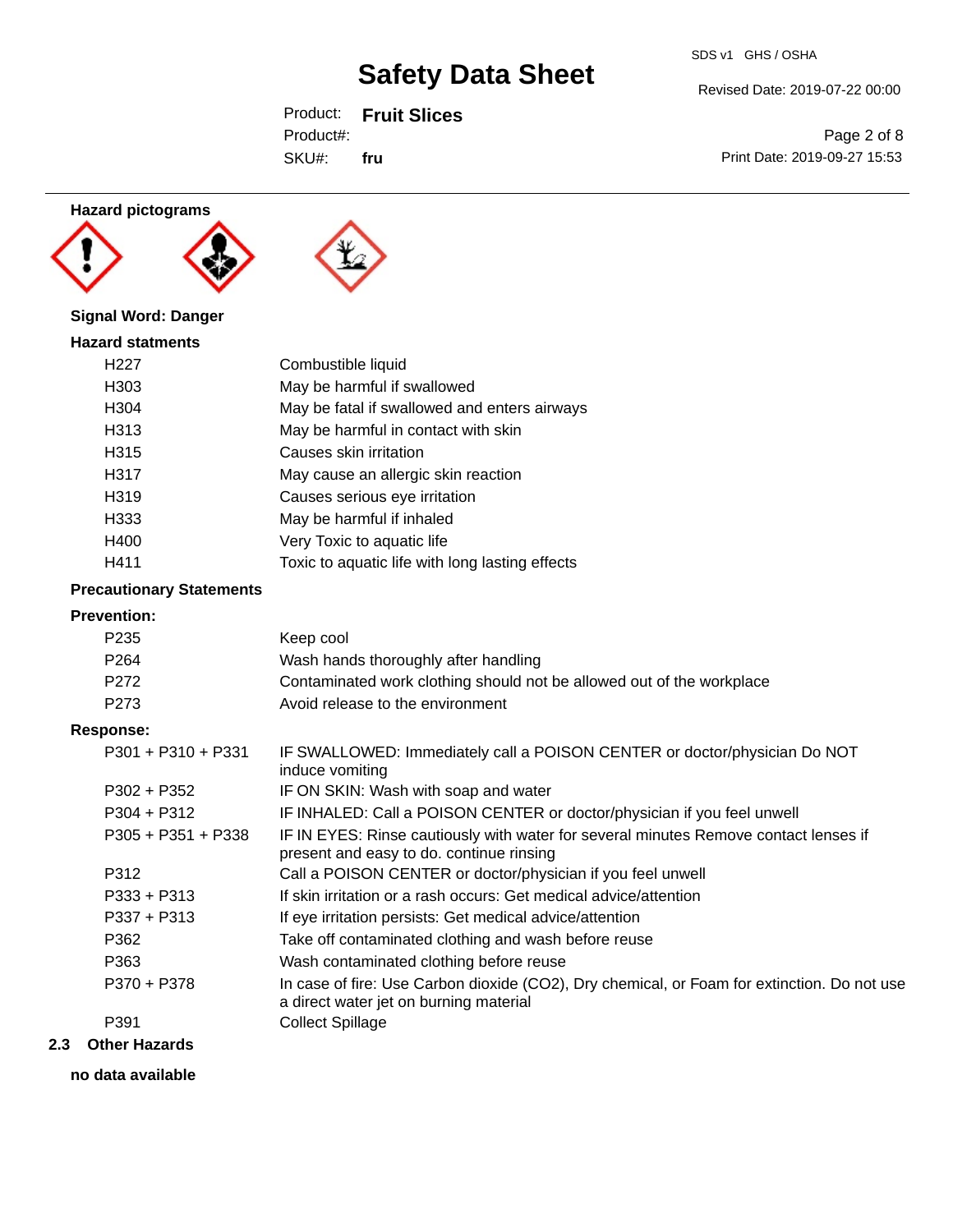Revised Date: 2019-07-22 00:00

Product: **Fruit Slices** SKU#: Product#: **fru**

Page 3 of 8 Print Date: 2019-09-27 15:53

## **3. Composition/Information on Ingredients**

### **3.1 Mixtures**

This product is a complex mixture of ingredients, which contains among others the following substance(s), presenting a health or environmental hazard within the meaning of the UN Globally Harmonized System of Classification and Labeling of Chemicals (GHS):

| CAS#<br>Ingredient                                       | EC#                         | Conc.<br>Range | <b>GHS Classification</b>          |  |
|----------------------------------------------------------|-----------------------------|----------------|------------------------------------|--|
| 120-51-4                                                 | 204-402-9                   | $20 - 30 \%$   | H302; H313; H400; H411             |  |
| <b>Benzyl Benzoate</b>                                   |                             |                |                                    |  |
| 5989-27-5                                                | 227-813-5                   | $10 - 20 \%$   | H226; H304; H315; H317; H400; H410 |  |
| Limonene                                                 |                             |                |                                    |  |
| 77-83-8                                                  | 201-061-8                   | $2 - 5%$       | H317; H401; H411                   |  |
|                                                          | Ethyl Methylphenylglycidate |                |                                    |  |
| 101-86-0                                                 | 202-983-3                   | $2 - 5%$       | H303; H316; H317; H400; H411       |  |
| Hexyl cinnamaldehyde                                     |                             |                |                                    |  |
| 93-92-5                                                  | 202-288-5                   | $1 - 2%$       | H227; H402                         |  |
|                                                          | methylbenzyl acetate        |                |                                    |  |
| 14901-07-6                                               | 238-969-9                   | $1 - 2%$       | H316; H401; H411                   |  |
| beta-lonone                                              |                             |                |                                    |  |
| 5471-51-2                                                | 226-806-4                   | $1 - 2%$       | H402                               |  |
| Raspberry Ketone                                         |                             |                |                                    |  |
| 5392-40-5                                                | 226-394-6                   | $0.1 - 1.0 \%$ | H313; H315; H317; H319; H401       |  |
| Citral                                                   |                             |                |                                    |  |
| See Section 16 for full text of GHS classification codes |                             |                |                                    |  |

See Section 16 for full text of GHS classification codes which where not shown in section 2

Total Hydrocarbon Content (%  $w/w$ ) = 11.91

| 4.<br><b>First Aid Measures</b>                                                   |                                                                                                               |  |
|-----------------------------------------------------------------------------------|---------------------------------------------------------------------------------------------------------------|--|
| <b>Description of first aid measures</b><br>4.1                                   |                                                                                                               |  |
| Inhalation:                                                                       | Remove from exposure site to fresh air and keep at rest.<br>Obtain medical advice.                            |  |
| Eye Exposure:                                                                     | Flush immediately with water for at least 15 minutes.<br>Contact physician if symptoms persist.               |  |
| <b>Skin Exposure:</b>                                                             | Remove contaminated clothes. Wash thoroughly with water (and soap).<br>Contact physician if symptoms persist. |  |
| Ingestion:                                                                        | Rinse mouth with water and obtain medical advice.                                                             |  |
| Most important symptoms and effects, both acute and delayed<br>4.2                |                                                                                                               |  |
| <b>Symptoms:</b>                                                                  | no data available                                                                                             |  |
| Risks:                                                                            | Refer to Section 2.2 "Hazard Statements"                                                                      |  |
| Indication of any immediate medical attention and special treatment needed<br>4.3 |                                                                                                               |  |
| Treatment:                                                                        | Refer to Section 2.2 "Response"                                                                               |  |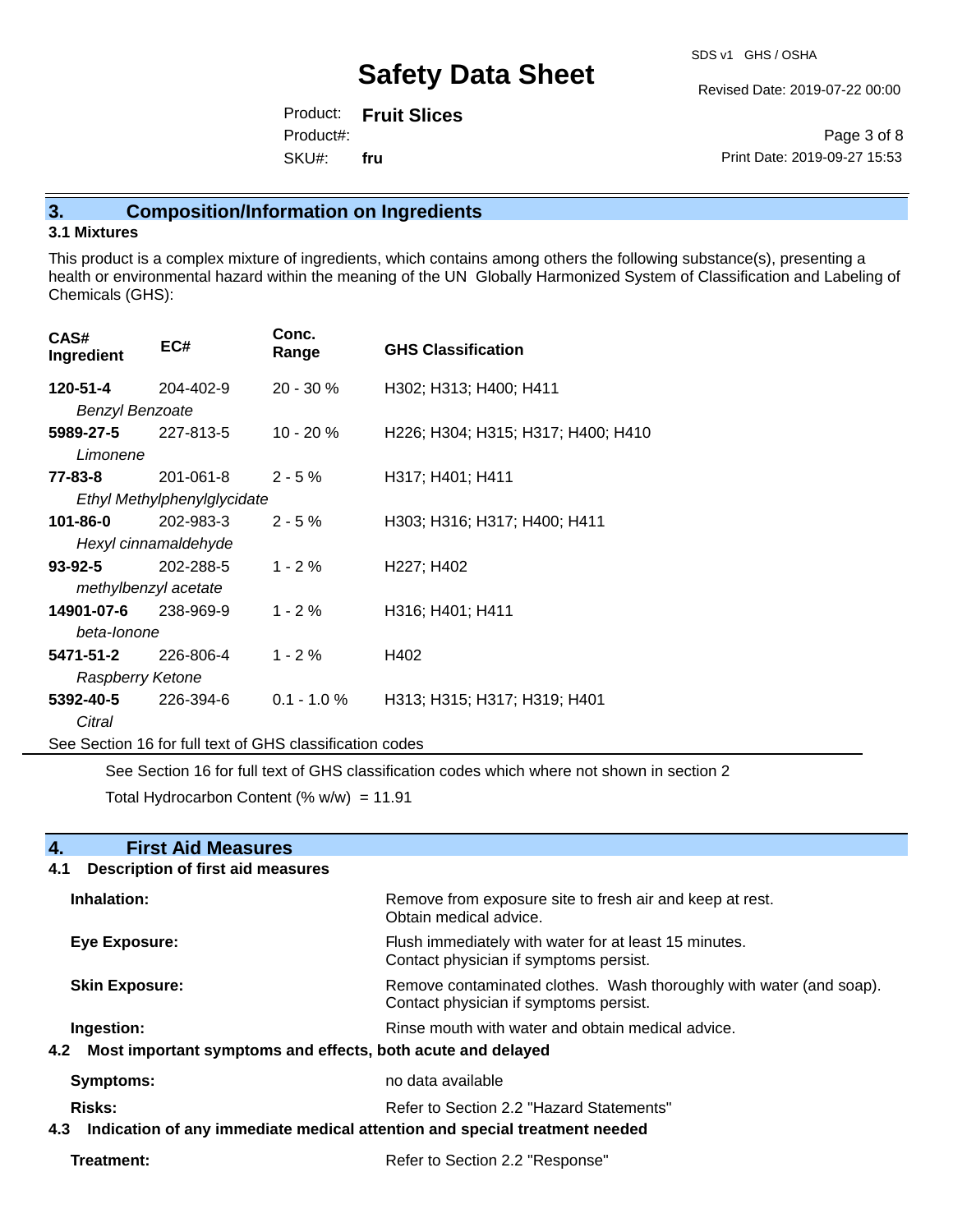Revised Date: 2019-07-22 00:00

Product: **Fruit Slices** SKU#: Product#: **fru**

Page 4 of 8 Print Date: 2019-09-27 15:53

| 5 <sub>1</sub><br><b>Fire-Fighting measures</b><br><b>Extinguishing media</b><br>5.1                                            |                                          |
|---------------------------------------------------------------------------------------------------------------------------------|------------------------------------------|
| Suitable:                                                                                                                       | Carbon dioxide (CO2), Dry chemical, Foam |
| Unsuitable<br>Do not use a direct water jet on burning material<br>Special hazards arising from the substance or mixture<br>5.2 |                                          |
| During fire fighting:<br><b>Advice for firefighters</b><br>5.3                                                                  | Water may be ineffective                 |
| <b>Further information:</b>                                                                                                     | Standard procedure for chemical fires    |

### **6. Accidental Release Measures**

#### **6.1 Personal precautions, protective equipment and emergency procedures**

Avoid inhalation and contact with skin and eyes. A self-contained breathing apparatus is recommended in case of a major spill.

#### **6.2 Environmental precautions**

Keep away from drains, soil, and surface and groundwater.

### **6.3 Methods and materials for containment and cleaning up**

Clean up spillage promptly. Remove ignition sources. Provide adequate ventilation. Avoid excessive inhalation of vapors. Gross spillages should be contained by use of sand or inert powder and disposed of according to the local regulations.

#### **6.4 Reference to other sections**

Not Applicable

## **7. Handling and Storage**

#### **7.1 Precautions for safe handling**

Apply according to good manufacturing and industrial hygiene practices with proper ventilation. Do not drink, eat or smoke while handling. Respect good personal hygiene.

#### **7.2 Conditions for safe storage, including any incompatibilities**

Store in a cool, dry and ventilated area away from heat sources and protected from light in tightly closed original container. Avoid uncoated metal container. Keep air contact to a minimum.

### **7.3 Specific end uses**

No information available

### **8. Exposure Controls/Personal Protection**

#### **8.1 Control parameters**

**Exposure Limits:** Contains no substances with occupational exposure limit values.

**Engineering Controls:** Use local exhaust as needed.

#### **8.2 Exposure controls - Personal protective equipment**

**Eye protection:** Tightly sealed goggles, face shield, or safety glasses with brow guards and side shields, etc. as may be appropriate for the exposure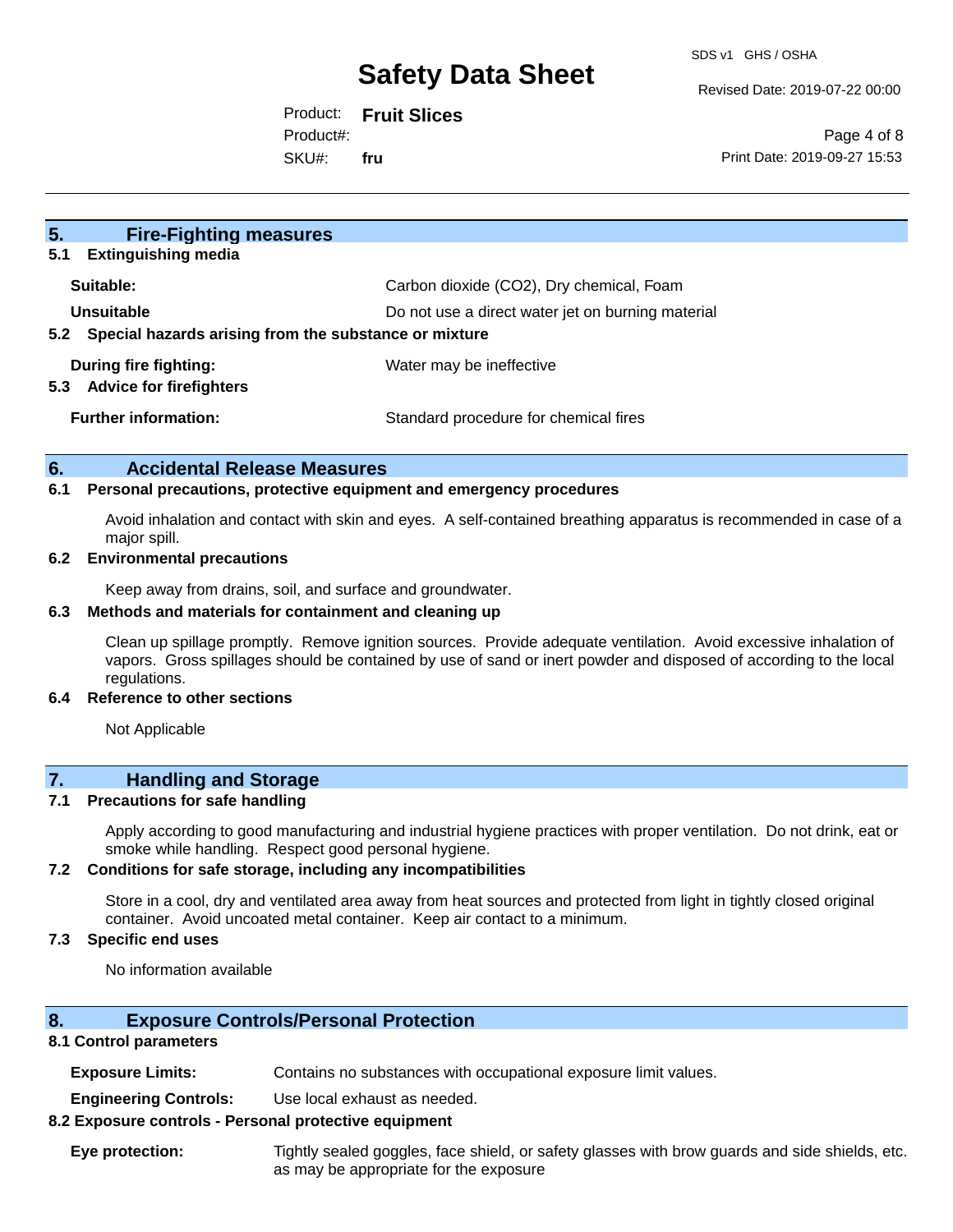SDS v1 GHS / OSHA

Revised Date: 2019-07-22 00:00

|           | Product: Fruit Slices |  |
|-----------|-----------------------|--|
| Product#: |                       |  |
| SKU# fru  |                       |  |

Page 5 of 8 Print Date: 2019-09-27 15:53

| <b>Respiratory protection:</b> | Avoid excessive inhalation of concentrated vapors. Apply local ventilation where appropriate. |
|--------------------------------|-----------------------------------------------------------------------------------------------|
| <b>Skin protection:</b>        | Avoid Skin contact. Use chemically resistant gloves as needed.                                |

## **9. Physical and Chemical Properties**

## **9.1 Information on basic physical and chemical properties**

| Appearance:                  | Liquid                                |
|------------------------------|---------------------------------------|
| Odor:                        | Conforms to Standard                  |
| Color:                       | Pale Yellow to Greenish Yellow (G3-5) |
| <b>Viscosity:</b>            | Liquid                                |
| <b>Freezing Point:</b>       | Not determined                        |
| <b>Boiling Point:</b>        | Not determined                        |
| <b>Melting Point:</b>        | Not determined                        |
| <b>Flashpoint (CCCFP):</b>   | 168 F (75.56 C)                       |
| <b>Auto flammability:</b>    | Not determined                        |
| <b>Explosive Properties:</b> | None Expected                         |
| <b>Oxidizing properties:</b> | None Expected                         |
| Vapor Pressure (mmHg@20 C):  | 0.1764                                |
| %VOC:                        | 0.18                                  |
| Specific Gravity @ 25 C:     | 0.9710                                |
| Density @ 25 C:              | 0.9680                                |
| Refractive Index @ 20 C:     | 1.4920                                |
| Soluble in:                  | Oil                                   |

## **10. Stability and Reactivity**

| <b>10.1 Reactivity</b>                  | None                                               |
|-----------------------------------------|----------------------------------------------------|
| <b>10.2 Chemical stability</b>          | Stable                                             |
| 10.3 Possibility of hazardous reactions | None known                                         |
| <b>10.4 Conditions to avoid</b>         | None known                                         |
| 10.5 Incompatible materials             | Strong oxidizing agents, strong acids, and alkalis |
| 10.6 Hazardous decomposition products   | None known                                         |

## **11. Toxicological Information**

#### **11.1 Toxicological Effects**

Acute Toxicity Estimates (ATEs) based on the individual Ingredient Toxicity Data utilizing the "Additivity Formula"

**Acute toxicity - Inhalation - (Rat) mg/L/4hr** (LD50: 53.2634) May be harmful if inhaled

**Acute toxicity - Oral - (Rat) mg/kg** (LD50: 2707.9669) May be harmful if swallowed Acute toxicity - Dermal - (Rabbit) mg/kg<br>
(LD50: 3961.2782) May be harmful in contact with skin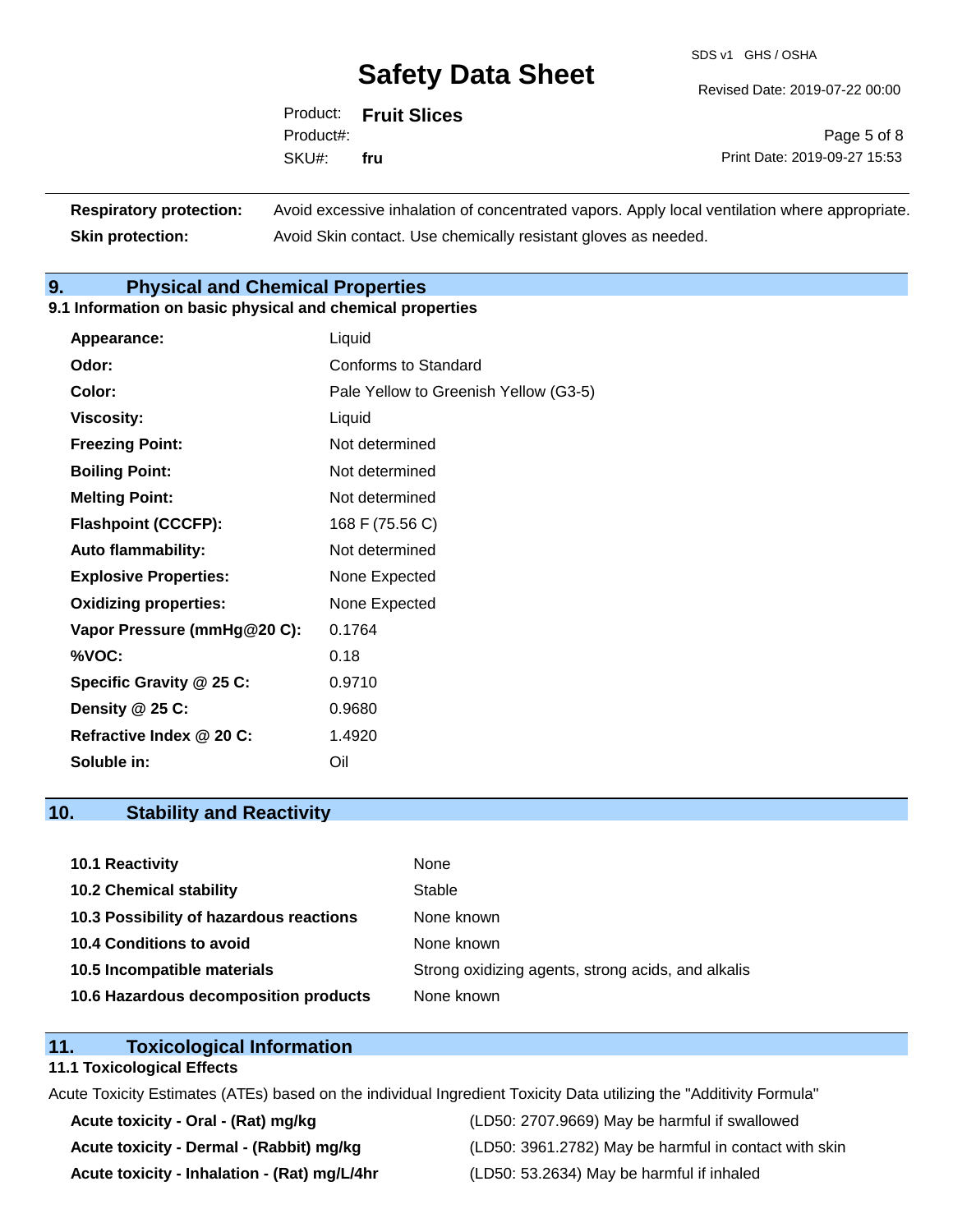SDS v1 GHS / OSHA

Revised Date: 2019-07-22 00:00

Product: **Fruit Slices** SKU#: Product#: **fru**

Page 6 of 8 Print Date: 2019-09-27 15:53

| <b>Skin corrosion / irritation</b>                 | May be harmful if inhaled                                |
|----------------------------------------------------|----------------------------------------------------------|
| Serious eye damage / irritation                    | Causes serious eye irritation                            |
| <b>Respiratory sensitization</b>                   | Not classified - the classification criteria are not met |
| <b>Skin sensitization</b>                          | May cause an allergic skin reaction                      |
| <b>Germ cell mutagenicity</b>                      | Not classified - the classification criteria are not met |
| Carcinogenicity                                    | Not classified - the classification criteria are not met |
| <b>Reproductive toxicity</b>                       | Not classified - the classification criteria are not met |
| Specific target organ toxicity - single exposure   | Not classified - the classification criteria are not met |
| Specific target organ toxicity - repeated exposure | Not classified - the classification criteria are not met |
| <b>Aspiration hazard</b>                           | May be fatal if swallowed and enters airways             |
|                                                    |                                                          |
| 12.<br><b>Ecological Information</b>               |                                                          |

| IZ.I IOXICILV                      |                                                 |
|------------------------------------|-------------------------------------------------|
| <b>Acute acquatic toxicity</b>     | Very Toxic to aquatic life                      |
| <b>Chronic acquatic toxicity</b>   | Toxic to aquatic life with long lasting effects |
| <b>Toxicity Data on soil</b>       | no data available                               |
| <b>Toxicity on other organisms</b> | no data available                               |
|                                    |                                                 |
| 12.2 Persistence and degradability | no data available                               |
| 12.3 Bioaccumulative potential     | no data available                               |
| 12.4 Mobility in soil              | no data available                               |
| 12.5 Other adverse effects         | no data available                               |

## **13. Disposal Conditions**

## **13.1 Waste treatment methods**

**12.1 Toxicity**

Do not allow product to reach sewage systems. Dispose of in accordance with all local and national regulations. Send to a licensed waste management company.The product should not be allowed to enter drains, water courses or the soil. Do not contaminate ponds, waterways or ditches with chemical or used container.

## **14. Transport Information**

| <b>Marine Pollutant</b>                                       | Yes. Ingredient of greatest environmental impact:<br>120-51-4 : (20 - 30 %) : Benzyl Benzoate |                                     |                   |                 |        |
|---------------------------------------------------------------|-----------------------------------------------------------------------------------------------|-------------------------------------|-------------------|-----------------|--------|
| Regulator                                                     |                                                                                               | <b>Class</b>                        | <b>Pack Group</b> | <b>Sub Risk</b> | UN-nr. |
| U.S. DOT (Non-Bulk)                                           |                                                                                               | Not Regulated - Not Dangerous Goods |                   |                 |        |
| <b>Chemicals NOI</b>                                          |                                                                                               |                                     |                   |                 |        |
| <b>ADR/RID (International Road/Rail)</b>                      |                                                                                               |                                     |                   |                 |        |
| <b>Environmentally Hazardous</b><br>Substance, Liquid, n.o.s. |                                                                                               | 9                                   | Ш                 |                 | UN3082 |
| <b>IATA (Air Cargo)</b>                                       |                                                                                               |                                     |                   |                 |        |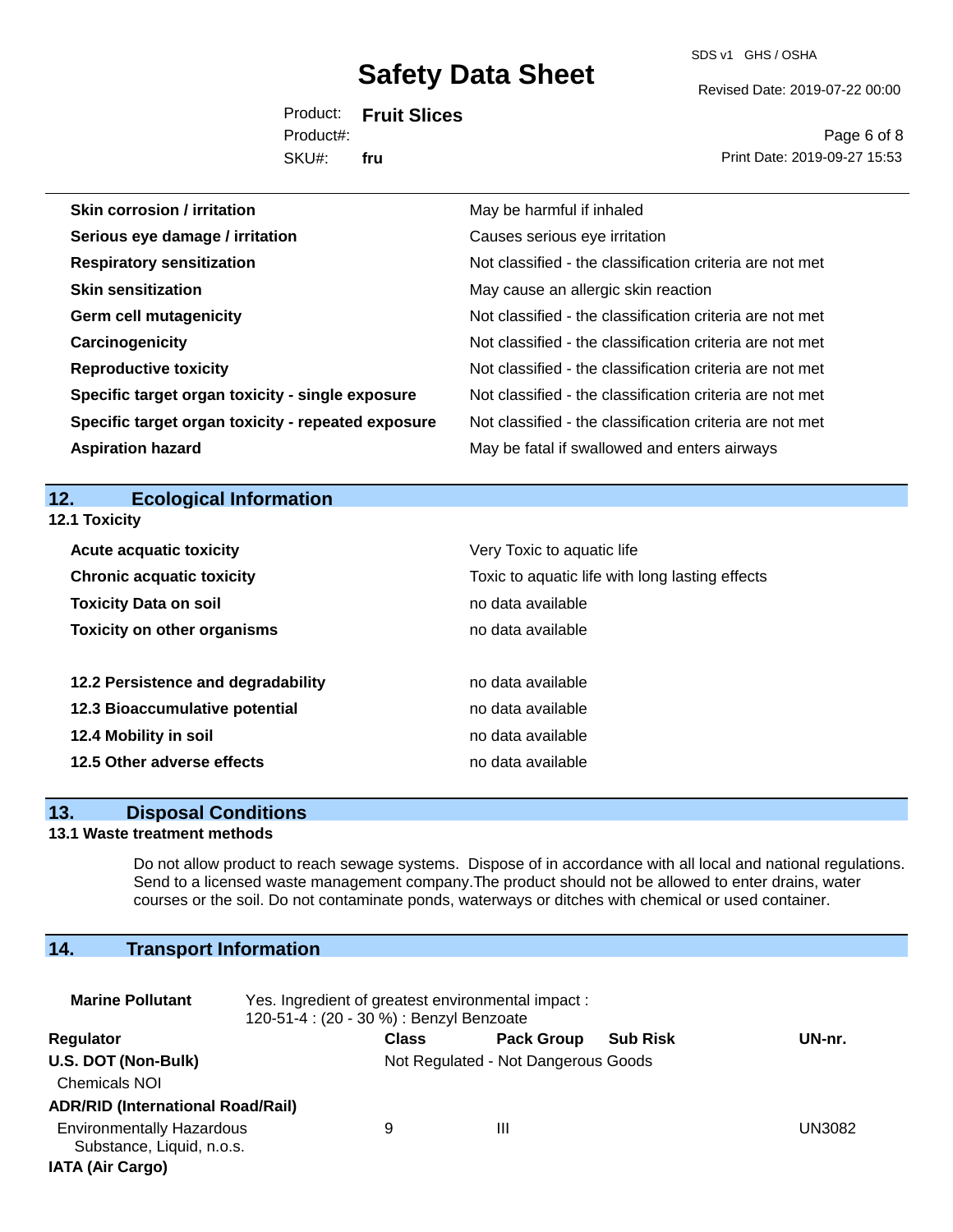SDS v1 GHS / OSHA

Revised Date: 2019-07-22 00:00

|                                                               | Product:      |     | <b>Fruit Slices</b>                                                                              |                              |
|---------------------------------------------------------------|---------------|-----|--------------------------------------------------------------------------------------------------|------------------------------|
|                                                               | Product#:     |     |                                                                                                  | Page 7 of 8                  |
|                                                               | SKU#:         | fru |                                                                                                  | Print Date: 2019-09-27 15:53 |
| <b>Environmentally Hazardous</b><br>Substance, Liquid, n.o.s. |               | 9   | $\mathbf{III}$                                                                                   | <b>UN3082</b>                |
| IMDG (Sea)                                                    |               |     |                                                                                                  |                              |
| <b>Environmentally Hazardous</b><br>Substance, Liquid, n.o.s. |               | 9   | $\mathbf{III}$                                                                                   | <b>UN3082</b>                |
| 15.<br><b>Regulatory Information</b>                          |               |     |                                                                                                  |                              |
| <b>U.S. Federal Regulations</b>                               |               |     |                                                                                                  |                              |
| <b>TSCA (Toxic Substance Control Act)</b>                     |               |     | All components of the substance/mixture are listed or exempt                                     |                              |
| 40 CFR(EPCRA, SARA, CERCLA and CAA)                           |               |     | This product contains NO components of concern.                                                  |                              |
| <b>U.S. State Regulations</b>                                 |               |     |                                                                                                  |                              |
| <b>California Proposition 65 Warning</b>                      |               |     | This product contains the following components:                                                  |                              |
| 123-35-3(NF 204-622-5 0.1 - 1.0 %                             |               |     | beta-Myrcene (Natural Source)                                                                    |                              |
| <b>Canadian Regulations</b>                                   |               |     |                                                                                                  |                              |
| <b>DSL</b>                                                    |               |     | 100.00% of the components are listed or exempt. The following<br>components are NOT on the List: |                              |
| 94201-73-7<br>303-662-1                                       | $\leq$ 30 ppm |     | Tetrahydro-4-methyl-2-phenyl-2H-pyran                                                            |                              |
| 4 C<br>Othar Infarmation                                      |               |     |                                                                                                  |                              |

## **16. Other Information**

## **GHS H-Statements referred to under section 3 and not listed in section 2**

| H226 : Flammable liquid and vapour            | H302: Harmful if swallowed                                     |  |  |
|-----------------------------------------------|----------------------------------------------------------------|--|--|
| H316 : Causes mild skin irritation            | H317 : May cause an allergic skin reaction                     |  |  |
| H319 : Causes serious eye irritation          | H401 : Toxic to aquatic life                                   |  |  |
| H402 : Harmful to aquatic life                | H410 : Very toxic to aquatic life with long lasting<br>effects |  |  |
| <b>Total Fractional Values</b>                |                                                                |  |  |
| (TFV) Risk                                    | (TFV) Risk                                                     |  |  |
| (93.87) Acute Toxicity Inhalation, Category 5 | (65.91) Aquatic Chronic Toxicity, Category 3                   |  |  |
|                                               |                                                                |  |  |

- (11.40) Sensitization, Skin, Category 1B (6.59) Aquatic Chronic Toxicity, Category 2
- (3.50) Sensitization, Skin, Category 1 (2.15) Skin Corrosion/Irritation, Category 3
- (2.13) Aquatic Chronic Toxicity, Category 4 (1.85) Acute Toxicity Oral, Category 5
- (1.78) Aquatic Acute Toxicity, Category 1 (1.50) Skin Corrosion/Irritation, Category 2
- (1.26) Acute Toxicity Dermal, Category 5 (1.19) Aspiration Hazard, Category 1
- (1.18) Eye Damage/Eye Irritation, Category 2 (1.12) Eye Damage/Eye Irritation, Category 2A